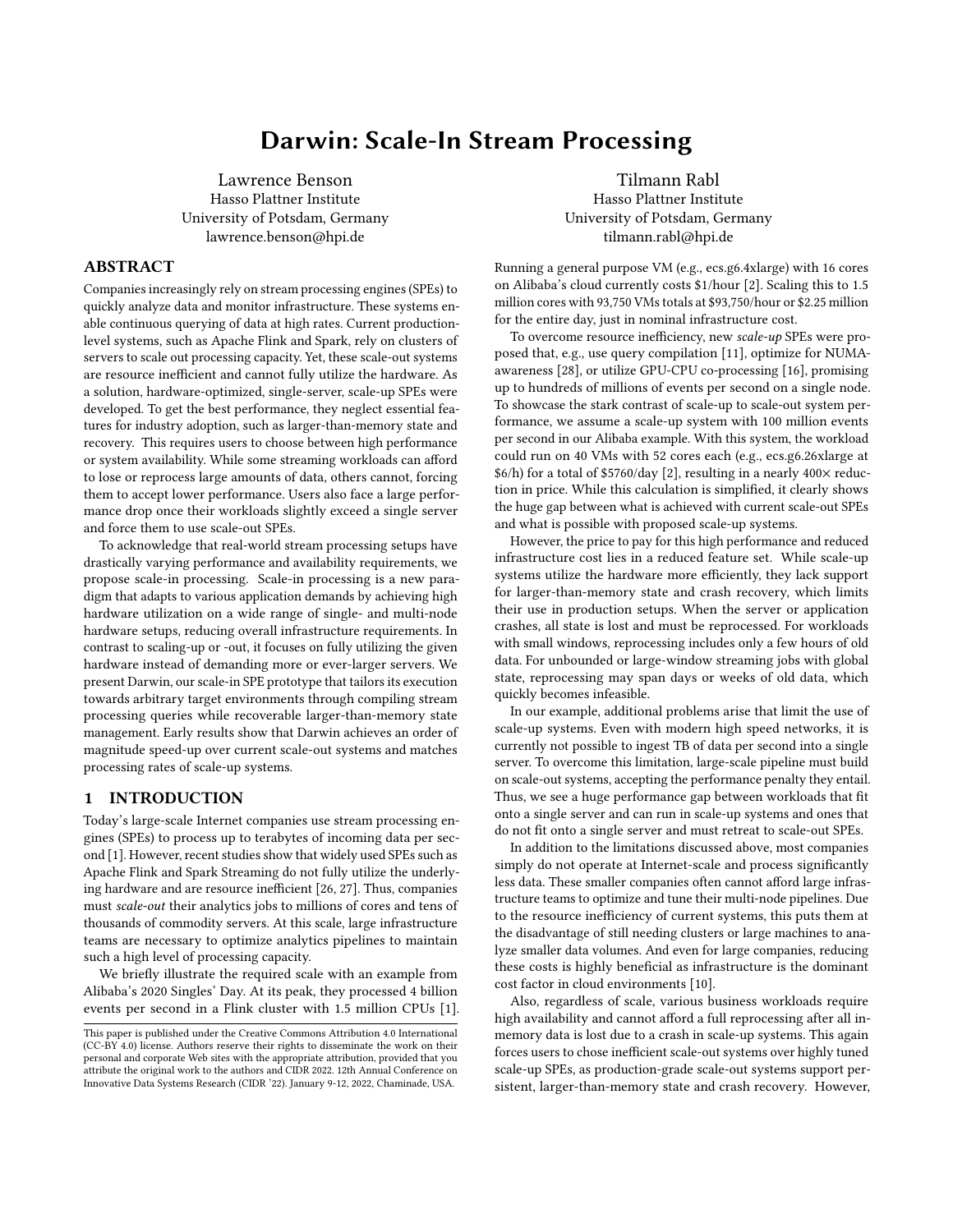<span id="page-1-2"></span>

| System               | Scale | Language   | <b>State</b>           | Recovery | <b>Hardware Resource Efficiency</b>    |  |
|----------------------|-------|------------|------------------------|----------|----------------------------------------|--|
| Flink [4]            | out   | <b>IVM</b> | in-memory + persistent |          |                                        |  |
| Spark Streaming [25] | out   | <b>IVM</b> | in-memory + persistent |          |                                        |  |
| Drizzle [23]         | out   | <b>IVM</b> | in-memory + persistent |          |                                        |  |
| Hazelcast Jet [9]    | out   | <b>IVM</b> | distributed in-memory  |          | cooperative multi-threading            |  |
| Briskstream [28]     | up    | <b>IVM</b> | in-memory              |          | NUMA-aware scheduling                  |  |
| Saber $[16]$         | up    | <b>IVM</b> | in-memory              |          | CPU/GPU co-processing                  |  |
| Trill $[5]$          | up    | C#         | in-memory              |          | query compilation, row/column layout   |  |
| StreamBox [20]       | up    | $C++$      | in-memory              |          | NUMA-aware, lock-free                  |  |
| Grizzly [11]         | up    | $C++$      | in-memory              |          | adaptive query compilation, NUMA-aware |  |

| Table 1: Feature set of existing SPEs with regard to resource efficiency and state management. |  |  |
|------------------------------------------------------------------------------------------------|--|--|
|                                                                                                |  |  |

scale-out SPEs rely on slow secondary storage for this, further decreasing overall system performance. Recent developments in storage technology significantly improve the performance of persistent storage devices, allowing us to reduce the gap between high-performance and persistent state in SPEs. Persistent Memory (PMem) offers byte-addressability at close-to-DRAM speed with SSD-like capacity [\[7,](#page-6-14) [24\]](#page-6-15) and modern NVMe SSDs achieve up to 7 GB/s and two million random IOPS [\[13\]](#page-6-16). Efficiently incorporating these technologies into streaming applications has the potential to radically shift the way SPEs interact with persistent state.

Following both efficient hardware utilization and durable state management, we observe that systems support either one or the other, but not both. In this space, we identify three key challenges current SPEs face, resource inefficiency, state management, and overall system optimization. Overcoming these challenges heavily impacts SPE performance and constitutes an important step towards industry adoption and system maturity.

Based on these challenges, we propose scale-in stream processing, a new paradigm that adapts to varying application demands by achieving high hardware utilization on a wide range of hardware setups, reducing overall infrastructure requirements. In contrast to scaling-up or -out, it focuses on fully utilizing the given hardware instead of demanding more or ever-larger servers. Scale-in processing combines scale-out and scale-up concepts to efficiently process streaming data without sacrificing larger-than-memory state, crash recovery. To scale-in, we adapt common scale-up approaches that optimize for the underlying hardware and common scale-out approaches that enable large state management. On the one hand, this allows scale-in SPEs to support large-scale processing when raw processing power is needed. On the other hand, when data volumes are low and infrastructure cost is more important than performance, scaling-in reduces the hardware requirements, resulting in lower infrastructure cost and operational complexity, while still offering key functionality such as crash recovery. Compared to the current performance drop when switching from scale-up to scale-out SPEs, scale-in allows for graceful scaling when workloads exceed single server by optimizing for both single- and multi-node setups.

To this end, we introduce Darwin, our scale-in SPE prototype. Darwin leverages query compilation and modern storage to fully utilize the underlying hardware and handle large recoverable state. In summary, we make the following contributions.

- 1) We propose scale-in stream processing, a new paradigm that adapts to varying application demands by achieving high hardware utilization on a wide range of hardware setups, reducing overall infrastructure requirements.
- 2) We present Darwin, a scale-in SPE prototype that optimizes for high overall hardware utilization while supporting recoverable larger-than-memory state.

The remainder of this paper is structured as follows. In Section [2,](#page-1-0) we present current challenges in SPEs. In Section [3,](#page-2-0) we present scale-in processing and its opportunities. We introduce our scale-in SPE prototype Darwin in Section [4](#page-4-0) before concluding in Section [5.](#page-6-17)

# <span id="page-1-0"></span>2 CURRENT SPE CHALLENGES

Recent work in stream processing focuses either on scale-up or scale-out concepts. Scale-up systems optimize for high system utilization while scale-out systems focus on application stability and efficient large state management. Both areas show promising advancements, but combining them has received little attention. In Section [2.1,](#page-1-1) we compare nine SPEs to see how they offer resource efficiency and state management. From this comparison, we observe that numerous challenges remain in the intersection of scale-up and scale-out systems. In Sections [2.2](#page-2-1) to [2.4,](#page-2-2) we present three major challenges that current SPEs face, resource inefficiency, state management, and overall system optimization.

# <span id="page-1-1"></span>2.1 Focus of Existing Systems

In this section, we briefly discuss the feature sets of common SPEs with regard to resource efficiency and state management. We show the comparison in Table [1.](#page-1-2) For most features, we observe a clear distinction between scale-up and scale-out systems. While scale-out systems support recoverable, larger-than-memory state with persistent or distributed state management, all scale-up systems support only in-memory state without recovery. Instead, scale-up systems offer optimizations for higher hardware resource utilization on a single server. These include query compilation, NUMA-awareness, lock-free data sharing, and GPU co-processing. Except for NUMAawareness, none of these are exclusive to large servers and are applicable optimizations also in commodity machines. They represent a large area of improvement for scale-out systems, which currently offer very little hardware optimization.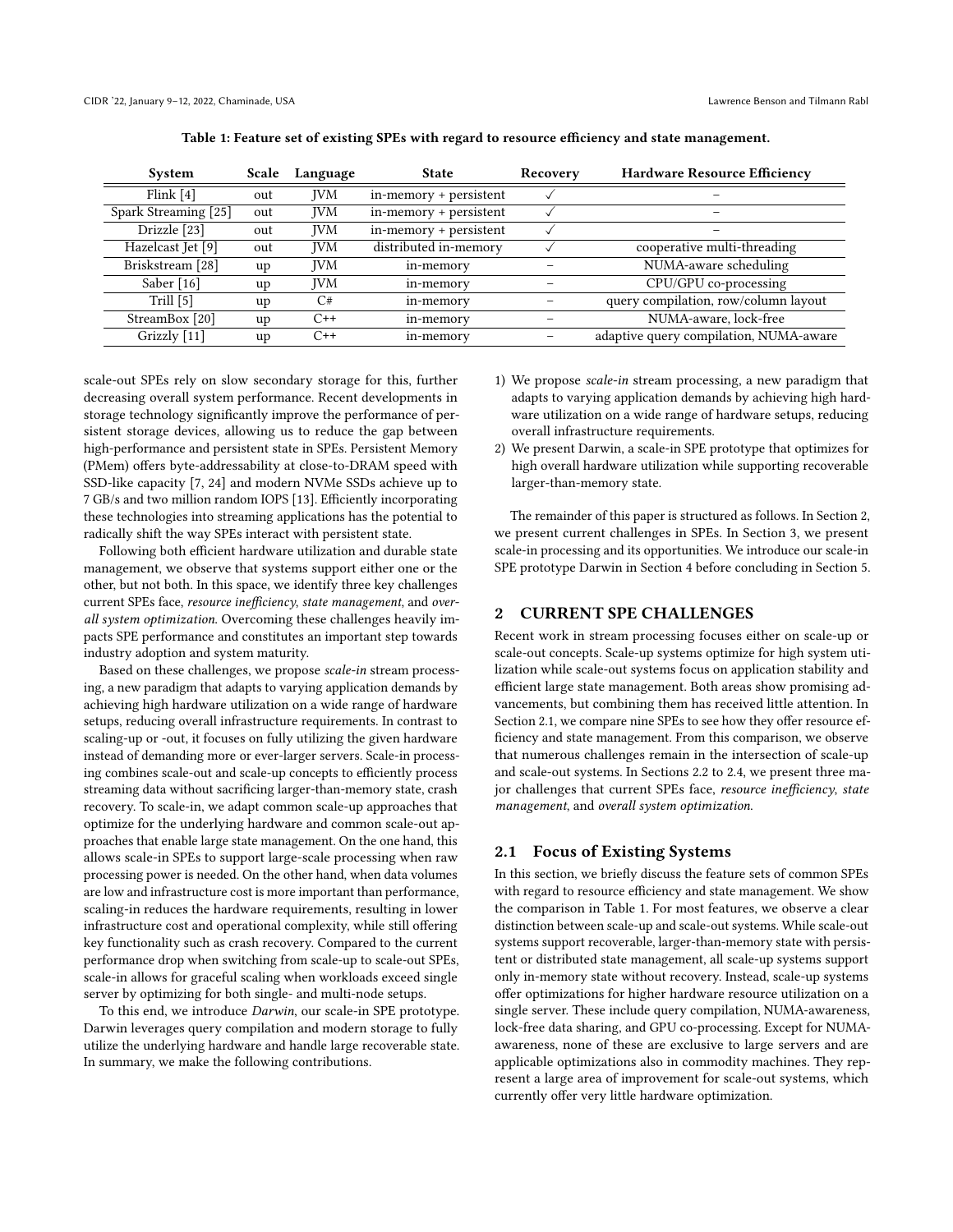Finally, all selected scale-out systems target the JVM with managed languages. The group of scale-up systems is not as homogeneous, spanning managed languages and C++. The recent scaleup SPE Grizzly demonstrates large performance gains by using a system language such as C++, outperforming other scale-up and JVM-based systems by orders of magnitude [\[11\]](#page-6-4). Thus, using a system-level language is highly advantageous to achieve high utilization when targeting the underlying hardware.

Overall, we observe distinct characteristics for scale-up and scaleout systems. While none of the scale-up systems offer recoverable state management, the scale-out systems neglect hardware optimizations. To achieve high performance and resource efficiency, future SPEs must focus on combining these features. Scaling-up should not come at the price of data loss and scaling-out should not come at the price of poor hardware utilization.

# <span id="page-2-1"></span>2.2 Resource Inefficiency

Recent studies show that widely used scale-out SPEs do not fully utilize the underlying hardware [\[26,](#page-6-1) [27\]](#page-6-2). When designing future SPEs, overcoming this resource inefficiency has great potential to reduce cost and improve performance. Higher resource utilization leads to higher system performance, i.e., higher throughput or lower latency. However, when processing smaller data volumes, scalability is not the primary concern for many users. Efficient server use allows users to reduce the number of required servers while still satisfying their performance needs. This not only reduces infrastructure cost but also overall system complexity.

## 2.3 State Management

Recent scale-up SPEs focus on maximizing hardware utilization through, e.g., query compilation [\[11\]](#page-6-4), CPU-GPU co-processing [\[16\]](#page-6-6), or NUMA-awareness [\[28\]](#page-6-5). Yet, none of these systems support largerthan-memory state or crash recovery, both important features for industry adoption. We identify efficient state management as a largely uninvestigated topic in scale-up SPEs compared to numerous computational improvements.

Common scale-out SPEs such as Apache Flink use persistent state backends (e.g., RocksDB) to handle larger-than-memory state. However, general-purpose key-value stores do not always fit streamspecific state access patterns [\[14\]](#page-6-18). They treat state as a black box, while many streaming-specific patterns are known in advance. Also, currently used general-purpose stores are not optimized for emerging storage technology. Research on modern storage-aware systems shows significant performance gains compared to traditional approaches [\[3,](#page-6-19) [17\]](#page-6-20). Storage-aware and streaming-specific state management presents a wide range of research challenges to improve the overall performance of modern SPEs.

#### <span id="page-2-2"></span>2.4 Overall System Optimization

Database systems show that optimizing the overall system brings large performance benefits. Databases are commonly implemented in system languages such as C and C++, which compile to machine code. They are highly tuned towards the underlying system for maximum performance and offer, e.g., hardware-conscious joins and indexes, CPU-optimized scans, or NUMA-aware scheduling.

On the other hand, many widely used SPEs are written in highlevel languages such as Java and Scala, targeting the JVM. Especially memory-management has a high performance impact due to, e.g., garbage collection overhead. Also, common SPEs often do not optimize internal operators at the level known from databases. Overall, we observe a major gap between optimization levels in SPEs and database systems. With the increasing maturity of SPEs, reducing this gap is essential to improve the performance of future applications. Fortunately, many operations are similar in databases and SPEs, allowing us to benefit from database optimization research.

# <span id="page-2-0"></span>3 SCALE-IN STREAM PROCESSING

To overcome the current challenges in stream processing and acknowledge the fact that real-world setups have drastically varying performance and availability requirements, we propose scale-in processing. Scale-in processing is a new paradigm that adapts to varying application demands by achieving high hardware utilization on a wide range of hardware setups, reducing overall infrastructure requirements. In contrast to scaling-up or -out, it focuses on fully utilizing the given hardware instead of requiring more or everlarger servers. We identify six opportunities for scale-in SPEs, based on the challenges discussed in Section [2.](#page-1-0) In Section [3.1,](#page-2-3) we discuss how query compilation and specialized network communication aid in overcoming general resource inefficiency. In Section [3.2,](#page-3-0) we present three opportunities to improve state management in scalein systems: emerging persistent storage media, crash recovery, and streaming-specific access patterns. To increase the overall system performance, we discuss CPU-aware optimizations in Section [3.3.](#page-4-1)

To achieve high performance, scale-up systems commonly optimize for large high-end servers and scale-out SPEs commonly add more commodity servers. Solving performance limitations by adding more machines results in neglected individual server performance and poor resource utilization in scale-out systems. On the other hand, current scale-up systems are confined to a single server and require ever-larger machines to overcome performance issues. By combining both scale-up and scale-out concepts, scale-in SPEs treat every machine as a server that requires optimization, even if it contains only off-the-shelf components. To this end, scale-in systems adapt their execution to the underlying hardware and the specified queries. For large workloads, scale-in systems achieve the raw performance known from scale-up systems and for medium or small pipelines, they reduce hardware requirements while still offering key functionality such as crash recovery.

#### <span id="page-2-3"></span>3.1 Opportunities for Resource Inefficiency

In this section, we discuss how query compilation and network communication aid in overcoming general resource inefficiency.

Query Compilation. At the core of scale-in processing, query compilation allows for hardware-conscious optimization on each server. This has many advantages, which are clearly demonstrated in previous work on SPEs [\[11\]](#page-6-4) and database systems [\[21\]](#page-6-21). Compiling queries allows the compiler to optimize the execution for the given CPU without pre-compiling the runtime engine for all possible systems. This enables compiler features such as auto-vectorization and architecture-aware tuning without any development overhead.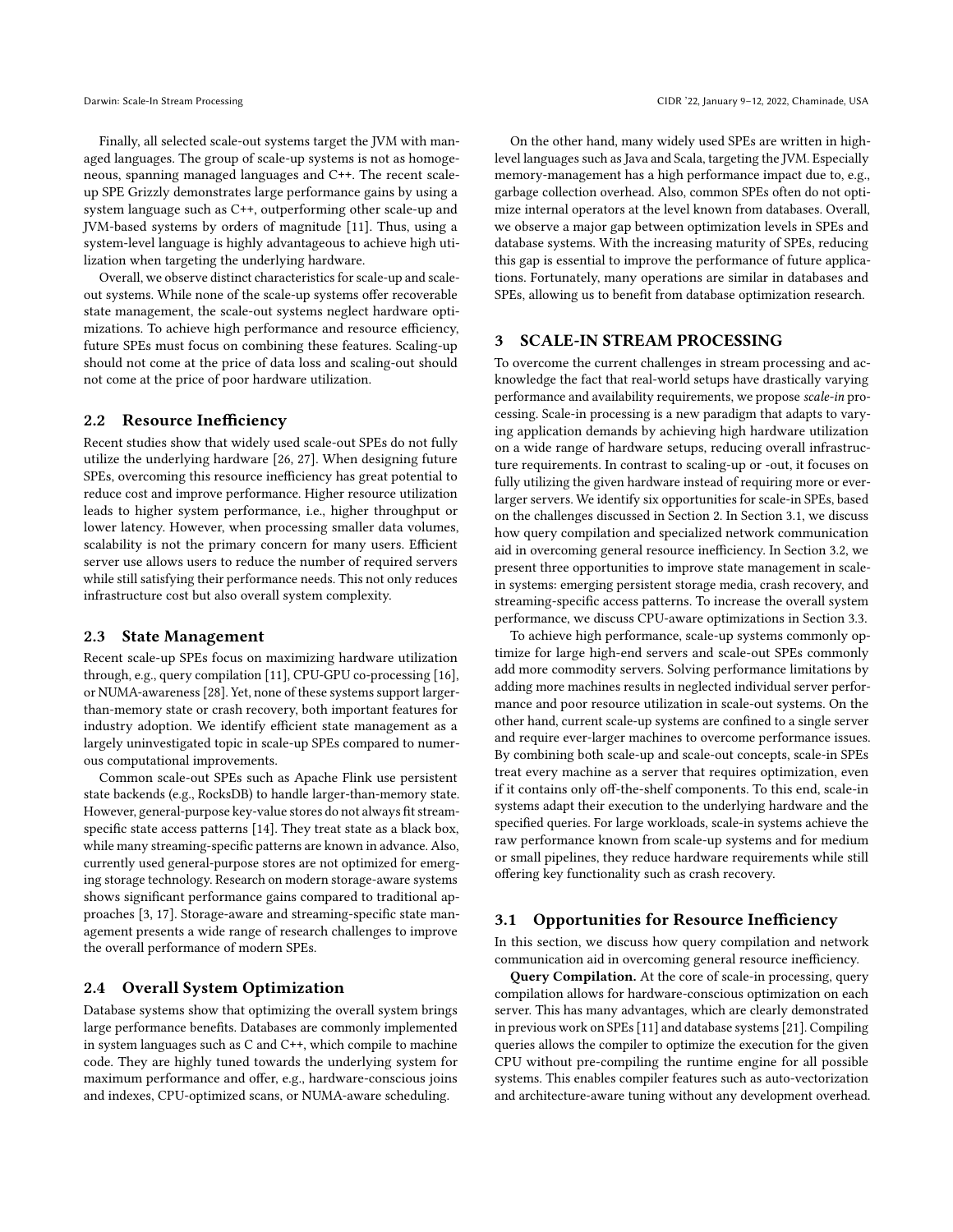To highlight this advantage, we run a short experiment with CPU-specific optimization enabled and disabled. We execute a query in-memory based on Nexmark Q3, containing an auction-like setup with a join and aggregation. We first compile the query generically, i.e., no CPU-aware compiler flags. This represents the general case in which we do not target the underlying hardware and use a generic implementation for all servers. We then enable CPUoptimizations via -march=native. On an Intel Xeon Gold 5220S CPU, adding the CPU optimizations achieves a 12% higher throughput without any changes to the code. This shows that even without explicitly writing CPU-optimized code, automatically targeting the underlying hardware is very beneficial.

Additionally, query compilation allows us to integrate query information as compile-time information, enabling additional optimizations. A push-based execution model improves data locality and reduces the number of virtual method calls compared to interpreted execution by compiling the entire execution into a tight loop [\[21\]](#page-6-21). Overall, query compilation allows us to tailor the execution exactly to the given query, system, and user requirements. It is the foundation for numerous other optimizations that we describe below, such as CPU optimization and state management.

Network Communication. An important component of scaleout SPEs is network communication between the servers. Recent work shows that the network constitutes a performance bottleneck and causes resource inefficiency on the servers [\[15\]](#page-6-22). In their study, the authors show that scale-out systems like Flink reach network limits long before they reach the actual saturating data rate. When performing a distributed aggregation across multiple nodes with 1 GBit LAN, Flink sustains only 1.2 million events/s, which amount to only 40 MB or 1/3 of the network bandwidth. While this constitutes the main bottleneck in 1 GBit LAN, today even medium-sized cloud instances have 10 or more GBit/s network connections, matching or surpassing SSD storage bandwidth. Managing this bandwidth with techniques like late merging [\[26\]](#page-6-1) to reduce data shuffling or user-space networking to reduce TCP/IP overhead [\[18\]](#page-6-23), enables higher effective bandwidth utilization even for smaller workloads.

For large-scale workloads, advances in network technology drastically improve cross-server communication performance via high bandwidth Infiniband and RDMA connections of up to 200 GBit/s per network card [\[19\]](#page-6-24). Current research demonstrates that SPEs benefit from RDMA for data ingestion [\[26\]](#page-6-1) and that RDMA-based message passing achieves very high throughput with low latency [\[22\]](#page-6-25). These two findings show that there is a large potential for optimizing SPEs through fast RDMA connections. Especially in combination with modern byte-addressable storage, such as PMem, this opens new opportunities for more efficient checkpointing, state migration, and recovery approaches.

# <span id="page-3-0"></span>3.2 Opportunities for State Management

In this section, we present three opportunities to improve state management in scale-in systems: emerging persistent storage media, crash recovery, and streaming-specific access patterns.

Persistent Storage. Scale-out systems use persistent storage to handle larger-than-memory state. This entails a large performance decrease as storage access is significantly slower than DRAM access. However, new persistent storage technology is closing the gap

<span id="page-3-1"></span>

between slow secondary storage and fast volatile memory. Recent work on PMem storage systems shows that persistency can be achieved with less than  $2\times$  performance decrease [\[3\]](#page-6-19). Also, fast NVMe SSDs are used in modern database systems to extend storage capacity while still offering close-to-DRAM performance [\[17\]](#page-6-20).

We show the performance of modern storage systems in Figure [1.](#page-3-1) We choose Intel's TBB concurrent hash map as a representative of in-memory state management, as it is used in recent scale-up SPEs [\[11,](#page-6-4) [20\]](#page-6-13). We choose RocksDB as a representative of a classical generic byte-based key-value store, as it is used in Apache Flink. Finally, we choose Viper as a representative of modern storageaware key-value stores, which is based on a hybrid DRAM-PMem index and log structure [\[3\]](#page-6-19). Viper stores records directly in a PMem log without intermediate buffering in DRAM. To leverage the higher random access performance of DRAM compared to PMem for index updates, its index is located in DRAM. This hybrid design achieves 4× higher insert rates than PMem-only stores.

We prefill 100 million 50 Byte records before measuring another 100 million inserts/gets with 32 threads. Viper slightly outperforms TBB for inserts and is only  $\sim$ 2 $\times$  slower for gets. We note that recent work shows TBB to not be the fastest concurrent in-memory storage system [\[6\]](#page-6-26), but it is used in common scale-up SPEs [\[11,](#page-6-4) [20\]](#page-6-13) and serves as an in-memory reference. The clear gap between Viper/TBB and RocksDB shows the major shift in persistent storage performance that systems can leverage. Unlike existing scaleout systems, storage-aware scale-in systems do not need to trade performance for persistence. Fast storage enables both efficient recoverability and high overall throughput.

Recovery. Considering server-local state is necessary when restarting an application after a crash and highly beneficial for regular application restarts. Scale-up systems run on high-end servers that contain hundreds of GBs of state. For specialized hardware, replacing the server is not always possible and transferring its state to another server quickly becomes a recovery bottleneck. In this case, state recovery must occur on the same server. Additionally, current scale-out SPEs use server-local state when restarting an application on the same node without a crash, e.g., when re-scaling or deploying a newer version. For both recovery and restarting, it is essential to have persistent state that outlives the application.

We show the advantage of using modern storage technology to achieve efficient checkpointing and recovery in Figure [2.](#page-3-1) In this microbenchmark, we store 200 million 50 Byte records, i.e., 10 GB raw data, in three different storage instances. As representatives of their respective system classes, we again use TBB, Viper, and RocksDB. To persist TBB's data, we store all entries in a tightly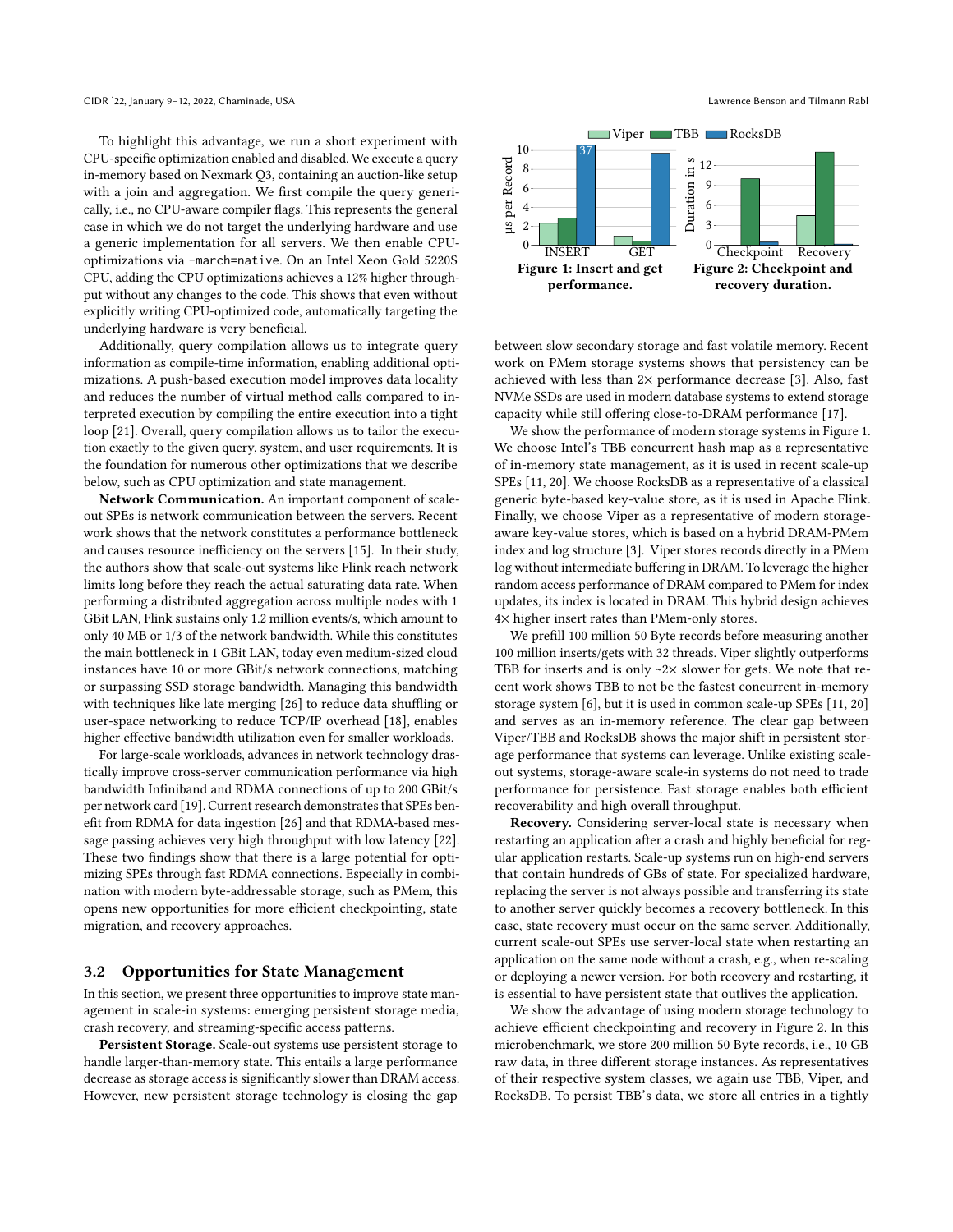<span id="page-4-2"></span>

packed byte array in a file stored on SSD. We see that the persistent systems RocksDB and Viper perform a checkpoint very efficiently. RocksDB must only flush its volatile write buffer and Viper must persist only metadata. TBB takes significantly longer, as all inmemory data is converted and copied to secondary storage, which is I/O-bound. For recovery, we see that RocksDB performs best, as it reads only metadata and immediately accepts requests. Viper must recover its volatile index, which depends on the number of entries. TBB reads all data from storage and re-creates its in-memory state, which takes significantly longer than the other two systems.

This experiment shows a large difference in the recovery performance of volatile and persistent state. Expanding on this is a key element of scale-in stream processing, as it impacts both runtime performance while checkpointing and start-up time after a crash. With state in the order of TBs, re-creating in-memory state from secondary storage becomes infeasible.

Streaming-specific State Access. In addition to storage-aware state management, streaming-specific access patterns improve performance even on slow storage media. We demonstrate this based on current behavior in Apache Flink. In Flink, windowed operations store incoming events in a list of records belonging to a given window. When using the RocksDB backend, the operator gets the current value, deserializes it, appends the new value, and serializes the updated list back to its byte representation. This incurs an unnecessarily high overhead for each record. As the records are not needed immediately and are accessed only as a list, they can be buffered in small in-memory lists before writing to RocksDB.

We show the effects of buffering records in Figure [3.](#page-4-2) In this experiment, we prefill 100 million 50 Byte records before performing another 100 million inserts with 32 threads. We distinguish between a shared instance, in which all threads operate on the same store, and individual instances, in which each thread has its own store. We store the records in small blocks, consisting of up to 50 records. We observe that Viper outperforms TBB for individual instances but performs worse for the shared one. This difference is important when designing streaming state, as it can either be shared across operator instances, e.g., in Grizzly [\[11\]](#page-6-4), or partitioned by key, e.g., in Flink. Our results show that depending on the underlying storage and chosen system, one or the other is more beneficial. More importantly, RocksDB performs between 14–20× worse than TBB when storing individual records, showing the high overhead of persistent storage. However, compared to individual records in TBB, 50 grouped records are only 2–3× slower in RocksDB. This shows that streaming-specific access significantly improves state performance, even for low-end storage media.

## <span id="page-4-1"></span>3.3 Opportunities for System Optimization

In this section, we discuss CPU-aware optimizations to increase the overall system performance.

CPU-aware Optimization. Poor CPU utilization is a major contributor to resource inefficiency in current scale-out SPEs [\[27\]](#page-6-2). To overcome this, scale-in SPEs target the system's CPU to achieve higher overall utilization. Recent work shows the potential of adapting OLAP queries towards a given workload and system setup [\[12\]](#page-6-27). Exploring different computation modes, such as compiled or vectorized execution, is heavily researched in databases. However, they have received little attention in SPEs so far. Transferring these concepts to SPEs has the potential to further increase the overall system performance. For example, storing network-buffered records in a row or column format depending on the data and query allows for a performance trade-off between processing time and ingestion rate, while also enabling scalar or vectorized execution modes.

Another optimization is based on simultaneous multithreading (SMT). Depending on the workload, using SMT hides memory access latency while not using it improves cache locality. When multiple operators have low CPU consumption, they are placed on the same core to achieve better utilization. When CPU utilization is high, features such as explicit SIMD instructions achieve higher throughput with the same utilization. While query compilation generally targets the underlying CPU, explicit optimizations and domain knowledge additionally improve performance.

# <span id="page-4-0"></span>4 INTRODUCING DARWIN

In this section, we present Darwin, our scale-in SPE prototype. Darwin treats each server it runs on like a scale-up system by fully utilizing the given hardware configuration. To this end, it uses query compilation to generate efficient execution plans for each query targeting the server's hardware. This targeting currently includes storage-aware state management and CPU-specific optimizations. As Darwin is still in early stages, we plan to add support for more opportunities discussed in Section [3,](#page-2-0) e.g., network-aware data transfer to achieve efficient multi-server processing or efficient checkpointing and recovery mechanisms.

# 4.1 Darwin Architecture

In this section, we present Darwin's high-level architecture, components, and execution flow, as shown in Figure [4.](#page-5-0)

Data Pipeline. Users create queries via a data pipeline object, which currently offers an SQL-like API inspired by Apache Flink's Table API [\[8\]](#page-6-28). Additionally, the user configures runtime options such as the compiler to use, which storage medium to use for state, and which architecture to optimize for. To run on heterogeneous hardware without manually adapting for each server, this config also auto-detects system characteristics.

Query Plan. From the query, a query plan is created. The query plan represents the logical version of the query, similar to relational algebra for classical database queries. Compared to relational algebra, it requires a few additions, e.g., for windowing logic or external I/O. The query plan is the first step in the execution in which optimizations are performed, e.g., predicate push-down.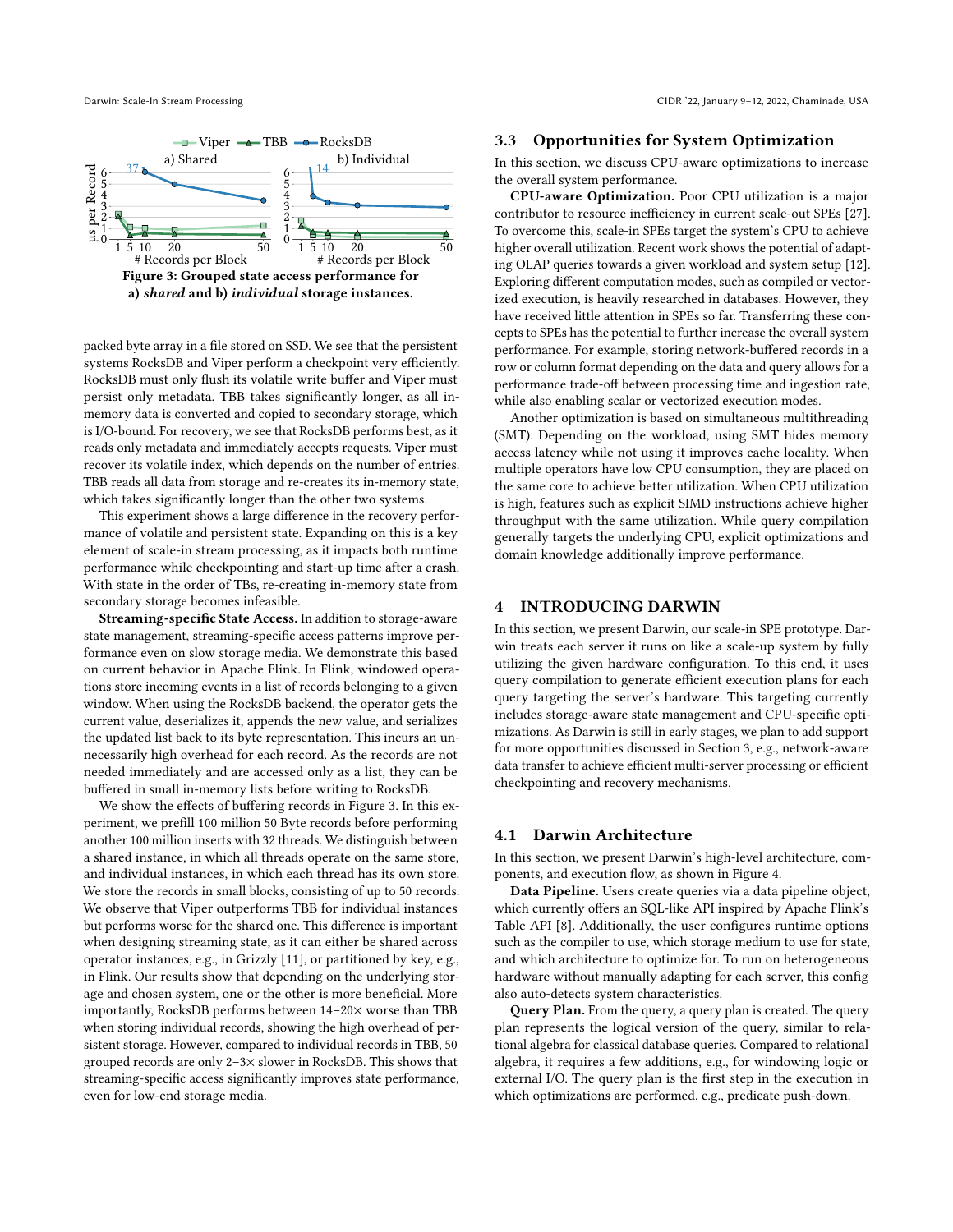<span id="page-5-0"></span>

Figure 4: Darwin's architecture and execution flow.

Operator Graph. Together with the config, the query plan is translated to an operator graph. We briefly describe the translation based on the query plan shown in Figure [4.](#page-5-0) Starting from the sink, each node recursively translates its input node. The resulting operator graph represents the physical operators, i.e., the specific implementation chosen for the given query, system, and config. As start and end nodes, source and sink operators require special treatment. They contain buffering logic, e.g., for external network-based I/O, and either have no input or output operators. After the source is translated, the selection node is translated to an equality-filter operator. The translation of window nodes requires reordering, as windowing logic impacts the operator order. The tumbling window assignment and trigger run before the aggregation, but count-based triggers run afterward. Thus, window translation requires splitting and distributing certain nodes across the operator graph. For the aggregation, the translator chooses a hash-based sum aggregation operator with state in PMem, as specified by the user.

Query Generator. The query generator takes the operator graph and generates a C++ string representation of the actual query. In Figure [4,](#page-5-0) we show a pseudo-code version of the produced code. When the FilterOperator is called, it receives a record with schema information. From this, it generates a conditional statement with the correct predicate (e.g., equality) based on the filtered attribute (e.g, e.a). Depending on the predicate and execution model, the filter operator can also produce vectorized or SIMD-based filters, allowing for more fine-grained hardware optimization. Afterward, it calls the downstream tumbling assigner. The assigner generates code to assign the record to a tumbling window by mapping the record's timestamp to a window key. This process is continued until all operators are called and the query is fully generated.

As the windowed aggregation buffers data, it represents a pipeline breaker [\[11,](#page-6-4) [21\]](#page-6-21). The sink operator is executed after the aggregation is complete, i.e., when the window is triggered. The query generator creates a new function for the sink, which represents a new pipeline that can be executed independently. Splitting pipelines allows us to independently scale sources, sinks, and other operators.

As the query generation contains runtime information such as data types or filter conditions, the generated query is optimized accordingly. The SumOperator knows the key and value types, so it instantiates a state object with them. This is an advantage over key-value store interfaces such as RocksDB in Flink, which operate on generic byte representations. Storing records with explicit type information removes serialization and deserialization overhead and allows the compiler to optimize data move instructions, e.g., by issuing SIMD loads/stores instead of regular 8 Byte movs [\[3\]](#page-6-19).

Query Compiler. Once the query code is generated, the query compiler compiles it. It uses information in the config to target the underlying hardware, e.g., by enabling vectorization features of the CPU. As the compiler runs independently of Darwin, users can specify a different compiler than was used to compile Darwin. Darwin can be compiled once and distributed while still providing flexibility towards the system it executes queries on. The code is compiled into a shared library that is dynamically loaded by Darwin during execution. This allows Darwin to interact with the query, e.g., when passing allocated memory, data, or other resources.

Query Execution. In the last step, the query is loaded and executed. Depending on the generated pipeline and specified parallelism, multiple source, sink, and operator instances are started. During execution, Darwin monitors the performance of the query to allow for changes in parallelism and thread placement. If pipelines have low utilization, they are merged to free resources. If pipelines are creating backpressure, Darwin splits them to keep up with the data rate. This approach allows for some flexibility during runtime when data loads vary or are skewed. It also supports adaptive changes to the query if gathered performance metrics and data characteristics allow for more aggressive optimization [\[11\]](#page-6-4).

# 4.2 Performance

We compare the performance of Darwin with the state-of-the-art scale-up SPE Grizzly [\[11\]](#page-6-4) and the widely used scale-out SPE Apache Flink [\[4\]](#page-6-8). In this experiment, we run a 60-second tumbling window sum aggregation on 32 Byte records with 15000 unique keys. Our server contains an Intel Xeon Gold 6240L CPU with 18 cores, 96 GB DRAM, and 1.5 TB (6× 256 GB) Intel Optane DC Persistent Memory 100 Series. The experiments are run with 32 threads. For the inmemory version, Grizzly and Darwin use the TBB concurrent map. For the persistent version, Darwin uses the hybrid DRAM-PMem key-value store Viper [\[3\]](#page-6-19) and Flink uses RocksDB.

We show the results in Figure [5.](#page-6-29) On the left, we see that Darwin performs equally to Grizzly for in-memory processing, as both systems are limited by TBB to store the aggregations. We note that this is not the highest performance that Grizzly can achieve, but the additional optimizations proposed by the authors are orthogonal to the basic concept and could also be applied to Darwin.